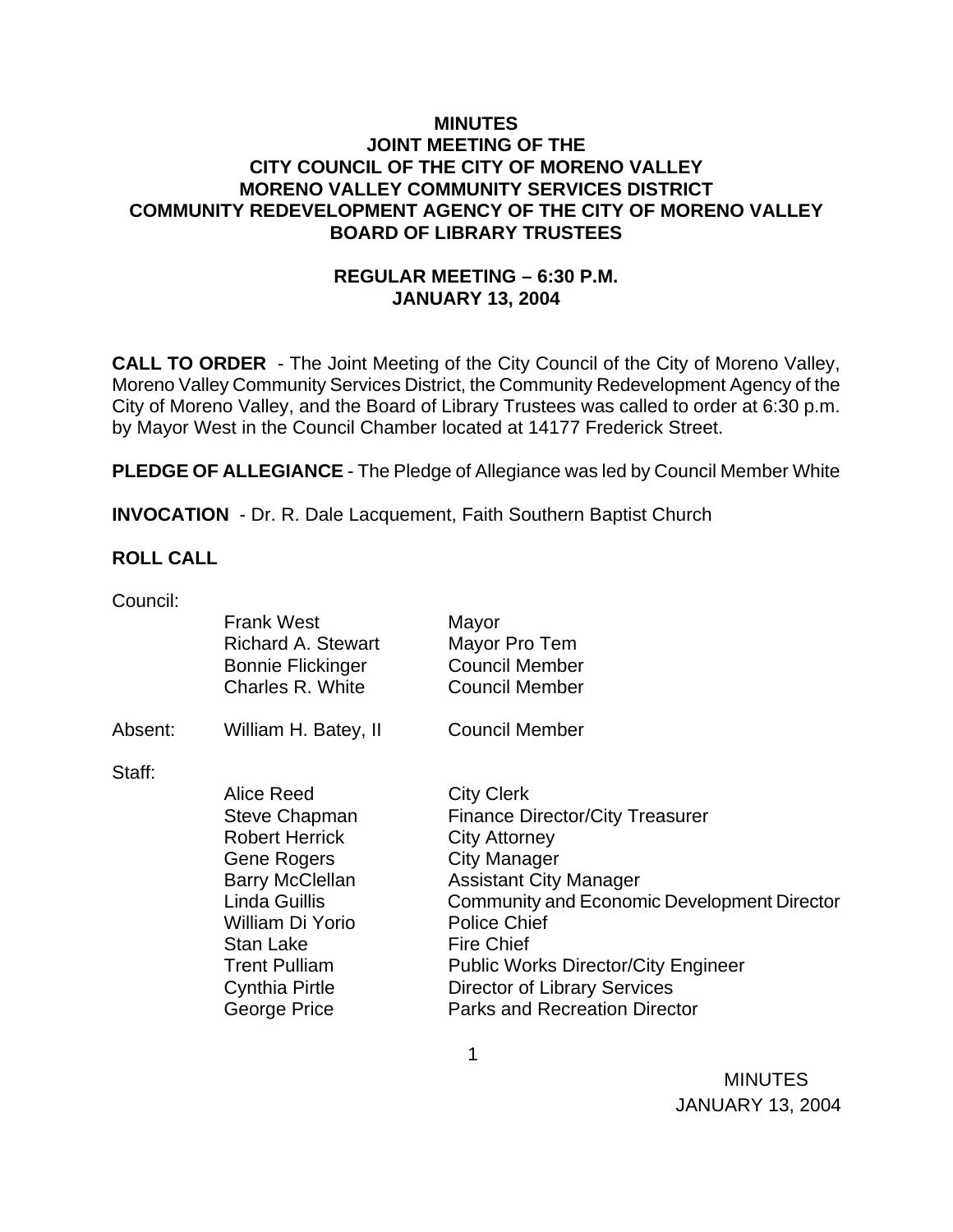## **JOINT CONSENT CALENDARS (SECTIONS A-D) OF THE CITY COUNCIL OF THE CITY OF MORENO VALLEY, MORENO VALLEY COMMUNITY SERVICES DISTRICT, COMMUNITY REDEVELOPMENT AGENCY OF THE CITY OF MORENO VALLEY, AND THE BOARD OF LIBRARY TRUSTEES**

Mayor West opened the agenda items for the Consent Calendars for public comments.

Pete Bleckert – Address matter of record – (Item A5)

1) Lighting at Equestrian Arena

Council Member White made a motion, seconded by Council Member Flickinger to approve the Consent Calendars in their entireties. Motion carried 4-0-1, Council Member Batey absent. Roll call vote.

## **A. CONSENT CALENDAR** - **CITY COUNCIL**

- A1. ORDINANCES FIRST READING BY TITLE ONLY Waived reading of all Ordinance Introductions and read by title only.
- A2. MINUTES REGULAR MEETING OF NOVEMBER 25, 2003 Approved as submitted.
- A3. 2002-03 REPORT ON DEVELOPMENT IMPACT FEES Approved and accepted the Annual Report on Development Impact Fees in compliance with California Government Code Section 66066; and approved the finding that staff has demonstrated a continuing need to hold unexpended development impact fees.
- A4. RESOLUTION RELATED TO EMPLOYER PAID MEMBER **CONTRIBUTIONS**  Adopted Resolution No. 2004-01, noticing its intention to commence paying and reporting the value of employer paid member contributions (EPMC); authorized the Mayor and City Clerk to execute the resolution for the city to commence paying the EPMC benefit to all career status City of Moreno Valley employees effective July 1, 2005; and directed the City Clerk to forward to the California Public Employees' retirement System (PERS) the original resolution or certified copy of the resolution for paying and reporting the value of EPMC.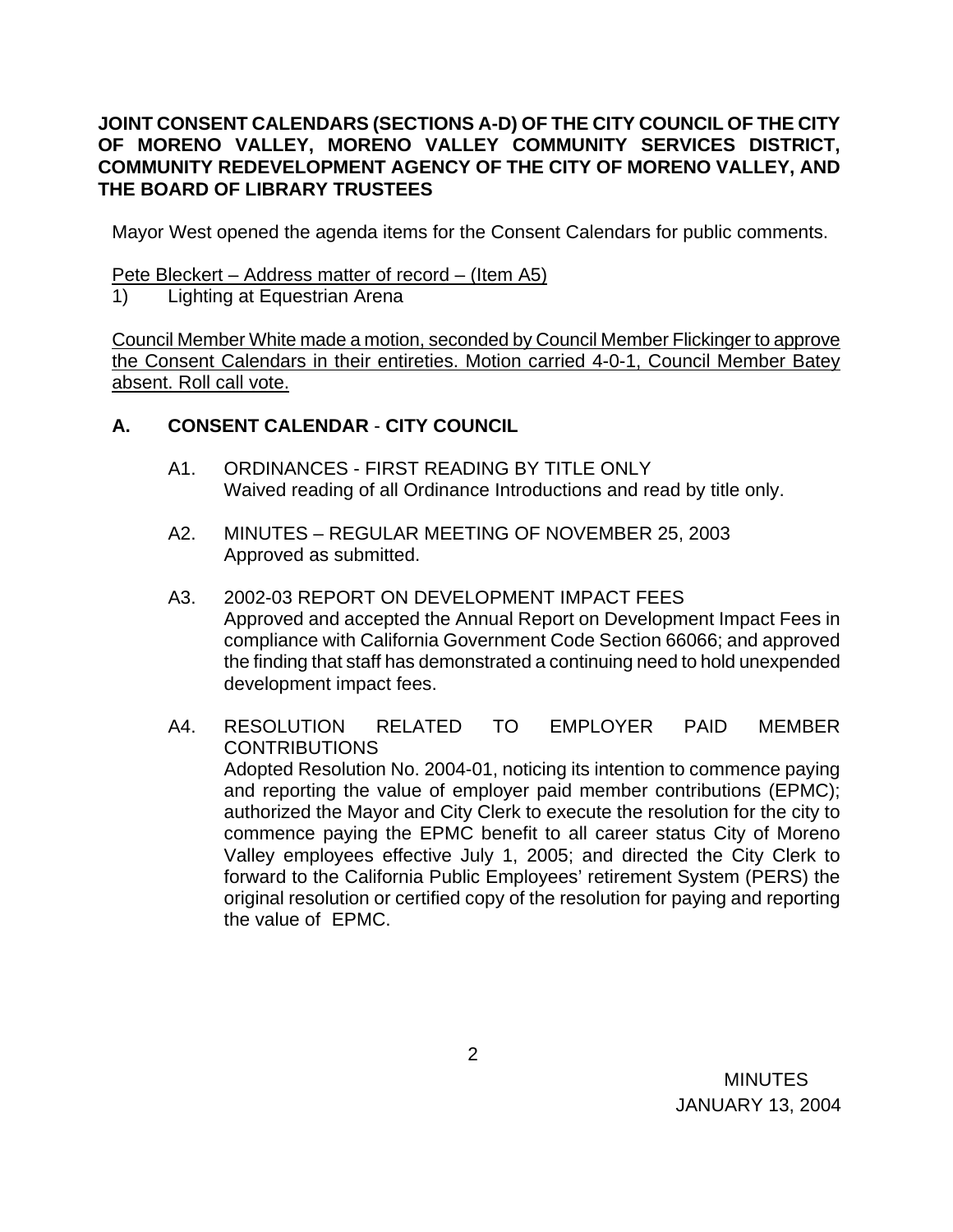#### Resolution No. 2004-01

 A Resolution of the City Council of the City of Moreno Valley, California, Authorizing Employer Paid Member Contributions

- A5. RECOMMENDATION TO ACCEPT PROJECT AS COMPLETE, PROJECT NO. 03-001, MORENO VALLEY EQUESTRIAN CENTER ARENA LIGHTING **SYSTEM** Accepted the work for subject project constructed by FEC Electric Inc., of Redlands California; directed the City Clerk to record the Notice of Completion within ten days at the office of the County Recorder as required by Section 3093 of the California Civil Code; and authorized the Finance Director to release a total of \$8,113.98 in retention funds from the Moreno Valley Equestrian Center Arena Lighting System project to FEC Electric, Inc. thirty-five days (35) calendar days after the date of recordation of the Notice of Completion.
- A6. APPROVAL OF FINAL MAP 31050 SINGLE FAMILY RESIDENTIAL PROJECT, AND ACCEPT AGREEMENT & BONDS FOR PUBLIC RIGHT-OF-WAY IMPROVEMENTS - SOUTHEAST CORNER OF SADDLEBROOK LANE AND THE EXTENSION OF LURIN AVENUE (Subdivider - WL Homes LLC dba John Laing Homes).

 Approved Final Map 31050; authorized the City Clerk to sign the map and transmit said map to the County Recorder's Office for recordation; accepted the bonds and Agreement for Public Improvements; authorized the Mayor to execute the agreement; and directed the City Clerk to forward the signed agreement to the County Recorder's Office for recordation.

A7. WARRANT REPORT – NOVEMBER, 2003 Adopted Resolution No. 2004-02, approving the Warrant Report, dated November, 2003 in the total amount of \$8,219,353.02.

Resolution No. 2004-02

 A Resolution of the City Council of the City of Moreno Valley, California, Approving the Warrant Report dated November 30, 2003

A8. SETTLEMENT OF LOCKHEED V. RIVERSIDE COUNTY HABITAT CONSERVATION AGENCY (RCHCA) Approved the Settlement Agreement and General Release in the above referenced litigation.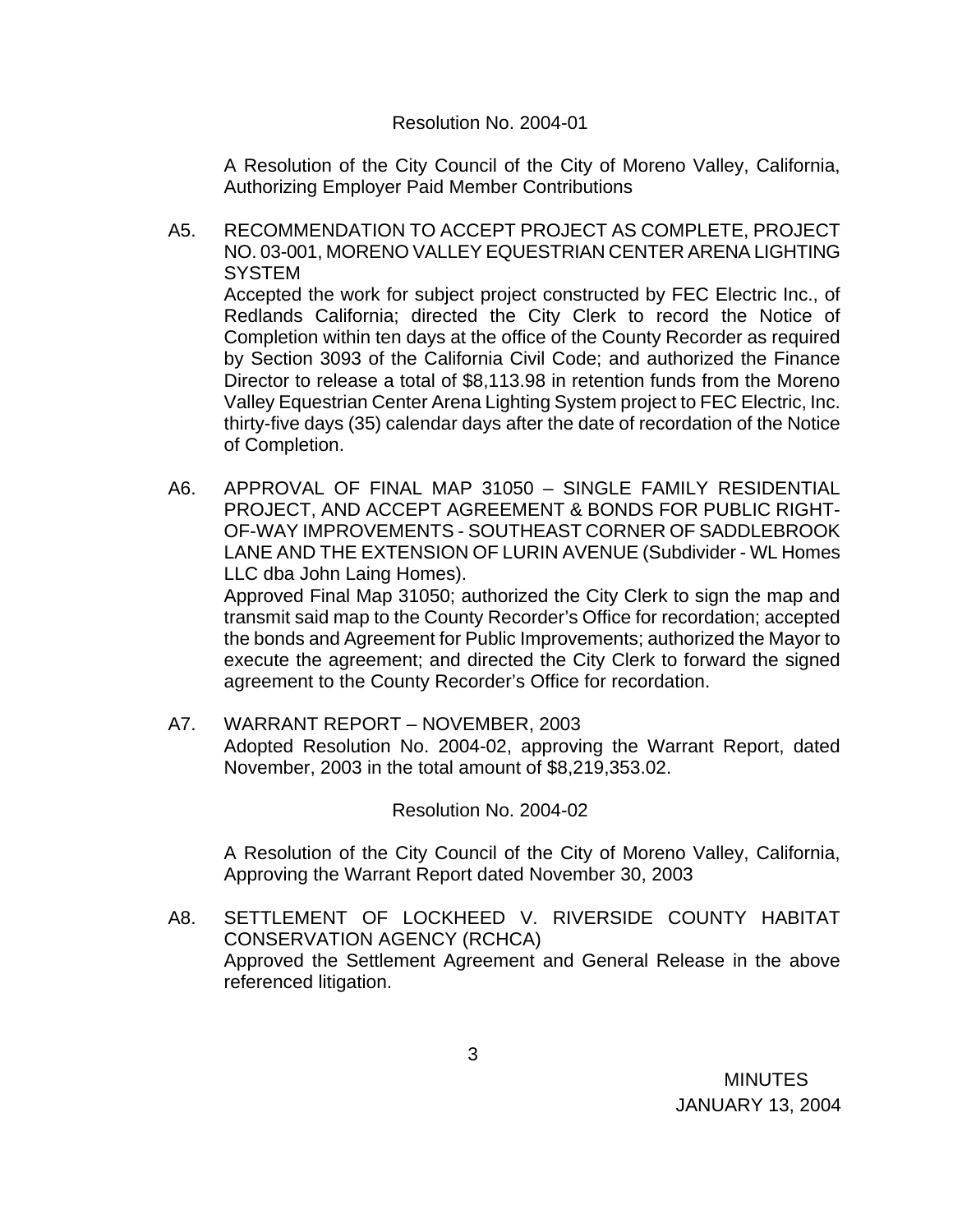A9. APPROVAL OF COOPERATIVE AGREEMENT FOR LINE V-2 OF THE PERRIS VALLEY MASTER DRAINAGE PLAN, BETWEEN THE RIVERSIDE COUNTY FLOOD CONTROL AND WATER CONSERVATION DISTRICT, CITY OF MORENO VALLEY, AND BEAZER HOMES HOLDING CORP. – EAST OF LASSELLE STREET, SOUTH OF KRAMERIA AVENUE IN THE MORENO VALLEY RANCH SPECIFIC PLAN AREA (BEAZER HOMES HOLDINGS CORP.)

 Approved the cooperative agreement between the Riverside County Flood Control and Water Conservation District, City of Moreno Valley, and Beazer Homes Holdings Corp. for Perris Valley Master Drainage Plan Line V-2; authorized the Mayor to execute the agreement; and directed the City Clerk to forward the signed agreement to the Riverside County Flood Control and Water Conservation District.

A10. RESOLUTIONS REGARDING UPDATED PROJECT BUDGET, LOCAL FUNDING COMMITMENT, SUPPLEMENTAL FUNDS, AND PUBLIC LIBRARY OPERATION FOR PROPOSED LIBRARY EXPANSION PROJECT

 Adopted Resolution No. 2004-03, certifying updated project budget, local funding commitment, supplemental funds, and public library operation for proposed Library Expansion Project.

#### Resolution No. 2004-03

A Resolution of the City Council of the City of Moreno Valley, California, Certifying Updated Project Budget Local Funding Commitment, Supplemental Funds, and Public Library Operation for Proposed Library Expansion Project

### A11. COPS AND CLERGY NETWORK

 Adopted Proposed Resolution No. 2004-04, to support the Cops and Clergy Network (CCN), and direct the Chief of Police to encourage officers to participate in CCN activities.

### Resolution No. 2004-04

 A Resolution of the City Council of the City of Moreno Valley, California, Supporting the Cops and Clergy Network

## A12. MODIFICATION TO CONDITIONS OF APPROVAL FOR TRACTS 22709

**MINUTES** JANUARY 13, 2004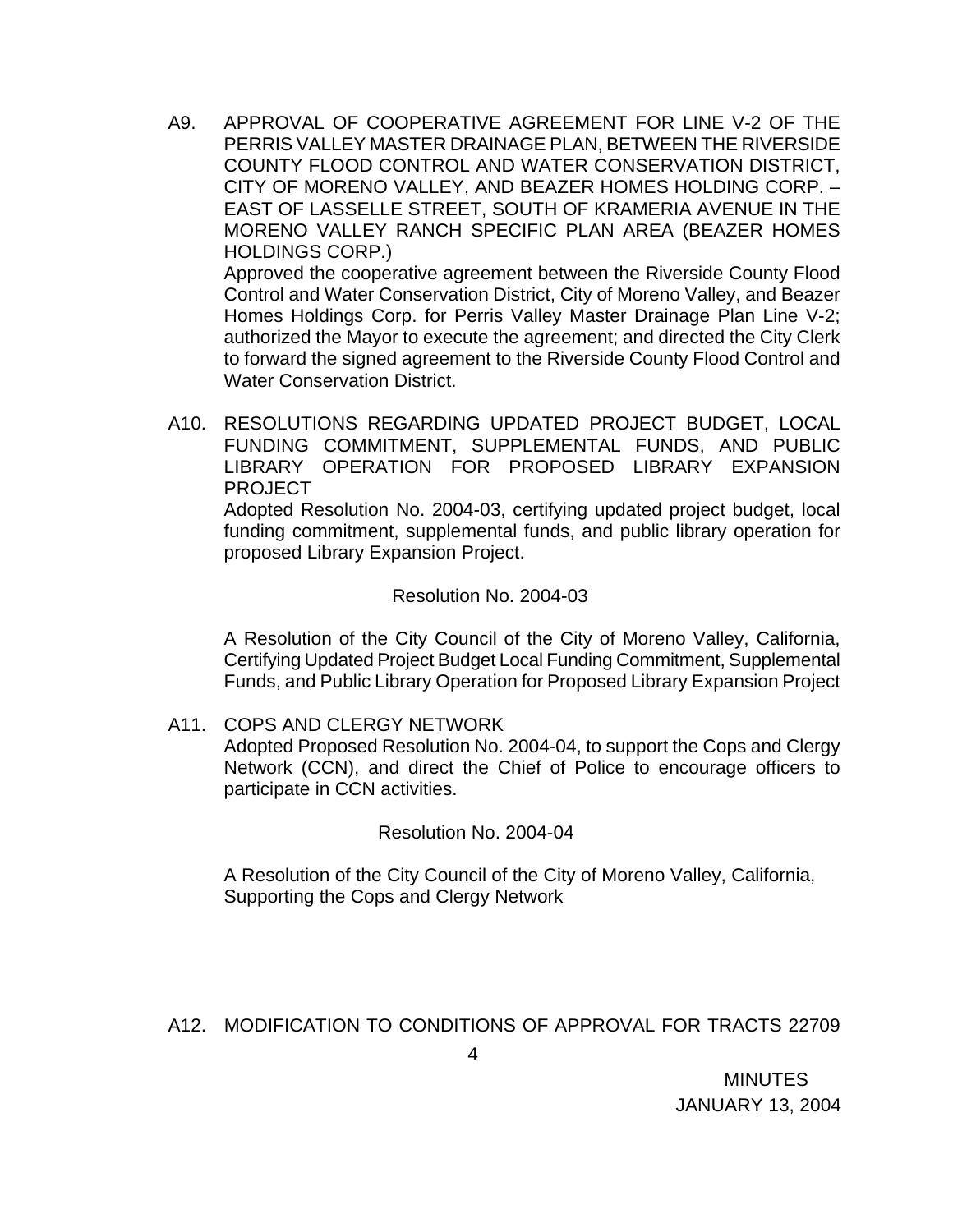AND 22709-1 TO PERMIT THE ISSUANCE OF ADDITIONAL BUILDING **PERMITS** 

 Approved the modification of the Conditions of Approval and allowed Western Pacific Housing to obtain 215 additional building permits for Tracts 22709 and 22709-1 prior to constructing the park in exchange for an additional \$500,000 in amenities on the park proposed for this project; an increase in the bonds from \$1.9 million to \$2.4 million; and strict adherence to a schedule that would result in the park completion by December 2004.

- A13. MINUTES REGULAR MEETING OF DECEMBER 9, 2003 Approved as submitted
- A14. MINUTES SPECIAL MEETING OF DECEMBER 9, 2003 Approved as submitted.

## **B. CONSENT CALENDAR** - **COMMUNITY SERVICES DISTRICT**

- B1. ORDINANCES FIRST READING BY TITLE ONLY Waived reading of all Ordinance Introductions and read by title only.
- B2. MINUTES REGULAR MEETING OF NOVEMBER 25, 2003 Approved as submitted.
- B3. RECOMMENDATION TO ACCEPT PROJECT AS COMPLETE, PROJECT NO. 03-001, MORENO VALLEY EQUESTRIAN CENTER ARENA LIGHTING **SYSTEM** Accepted the work for subject project constructed by FEC Electric Inc., of Redlands California; directed the City Clerk to record the Notice of Completion within ten days at the office of the County Recorder as required by Section 3093 of the California Civil Code; and authorized the Finance Director to release a total of \$8,113.98 in retention funds from the Moreno Valley Equestrian Center Arena Lighting System project to FEC Electric, Inc. thirty-five days (35) calendar days after the date of recordation of the Notice of Completion.
- B4. FINAL MAPS 22709 AND 22709-1 APPROVAL OF MAINTENANCE AGREEMENT BY AND BETWEEN MORENO VALLEY COMMUNITY SERVICES DISTRICT AND PROMONTORY PARK MV OWNERS ASSOCIATION Approved the Maintenance Agreement by and between the CSD and Promontory Park MV Owners Association; authorized the Mayor in his capacity as President of the CSD to execute the Maintenance Agreement; authorized the City Attorney to act on behalf of the CSD to work with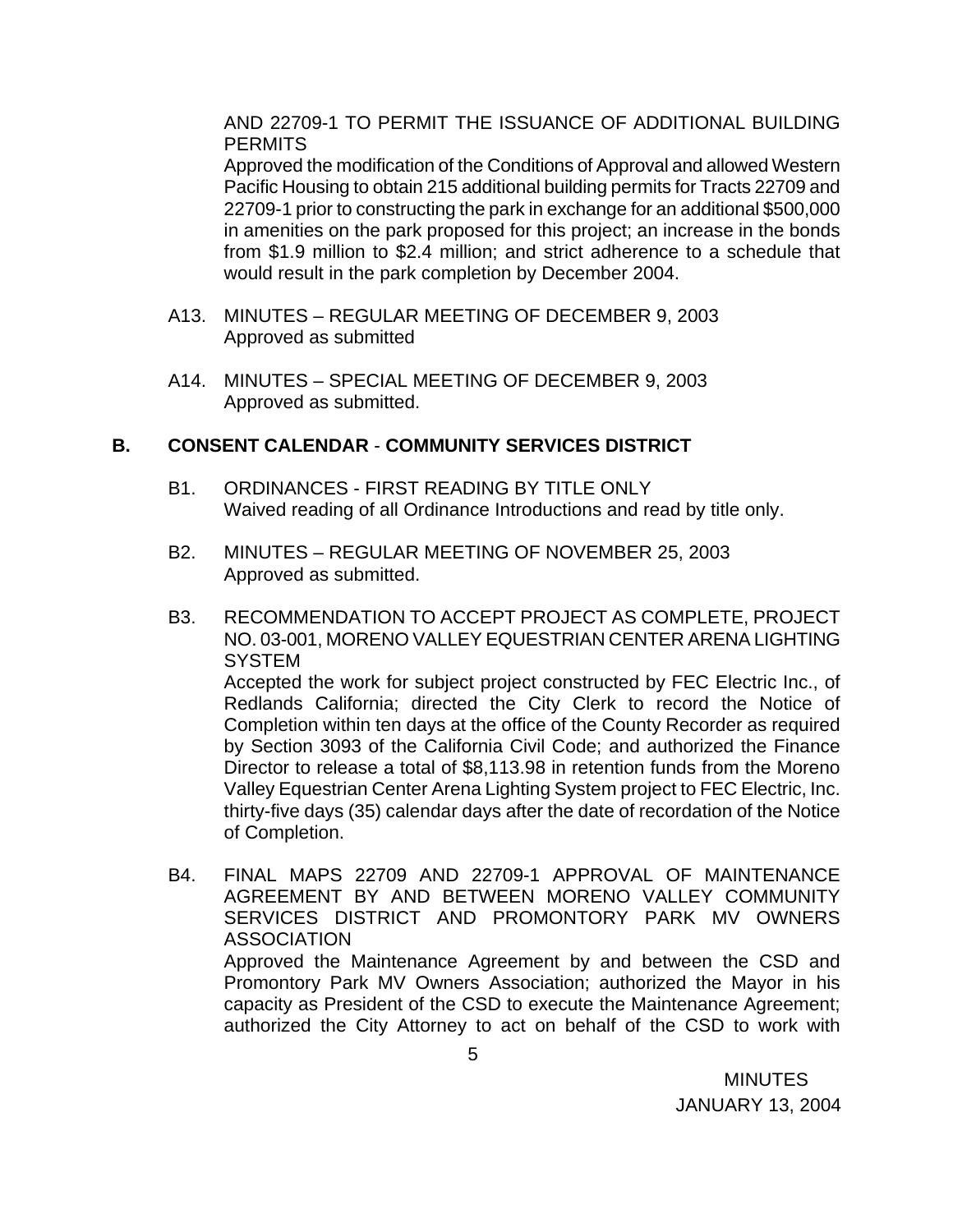Promontory Park MV Owners Association to: draft a mutually acceptable Trust Agreement that incorporates the terms of the agreement, and draft modifications or amendments to either the Maintenance Agreement and Trust Agreement as necessary from time to time to clarify the intent and effectuate the provisions of said Agreements; authorized the City Manager to act on behalf of the CSD to: assign a trustee to the Trust, execute the Trust Agreement, and execute any amendments to either the Maintenance Agreement or Trust Agreement as prepared by the City Attorney; and authorized the City Clerk to transmit the executed Maintenance Agreement to the Office of the Recorder for the County of Riverside for recordation

- B5. MODIFICATION TO CONDITIONS OF APPROVAL FOR TRACTS 22709 AND 22709-1 TO PERMIT THE ISSUANCE OF ADDITIONAL BUILDING **PERMITS**  Approved the modification of the Conditions of Approval and allow Western Pacific Housing to obtain 215 additional building permits for Tracts 22709 and 22709-1 prior to constructing the park in exchange for an additional \$500,000 in amenities on the park proposed for this project; an increase in the bonds from \$1.9 million to \$2.4 million; and strict adherence to a schedule that would result in the park completion by December 2004.
- B6. MINUTES REGULAR MEETING OF DECEMBER 9, 2003 Approved as submitted
- B7. MINUTES SPECIAL MEETING OF DECEMBER 9, 2003 Approved as submitted.

## **C. CONSENT CALENDAR** - **COMMUNITY REDEVELOPMENT AGENCY**

- C1. ORDINANCES FIRST READING BY TITLE ONLY Waived reading of all Ordinance Introductions and read by title only.
- C2. MINUTES REGULAR MEETING OF NOVEMBER 25, 2003 Approved as submitted
- C3. MINUTES REGULAR MEETING OF DECEMBER 9, 2003 Approved as submitted
- C4. MINUTES SPECIAL MEETING OF DECEMBER 9, 2003 Approved as submitted.

## **D. CONSENT CALENDAR** - **BOARD OF LIBRARY TRUSTEES**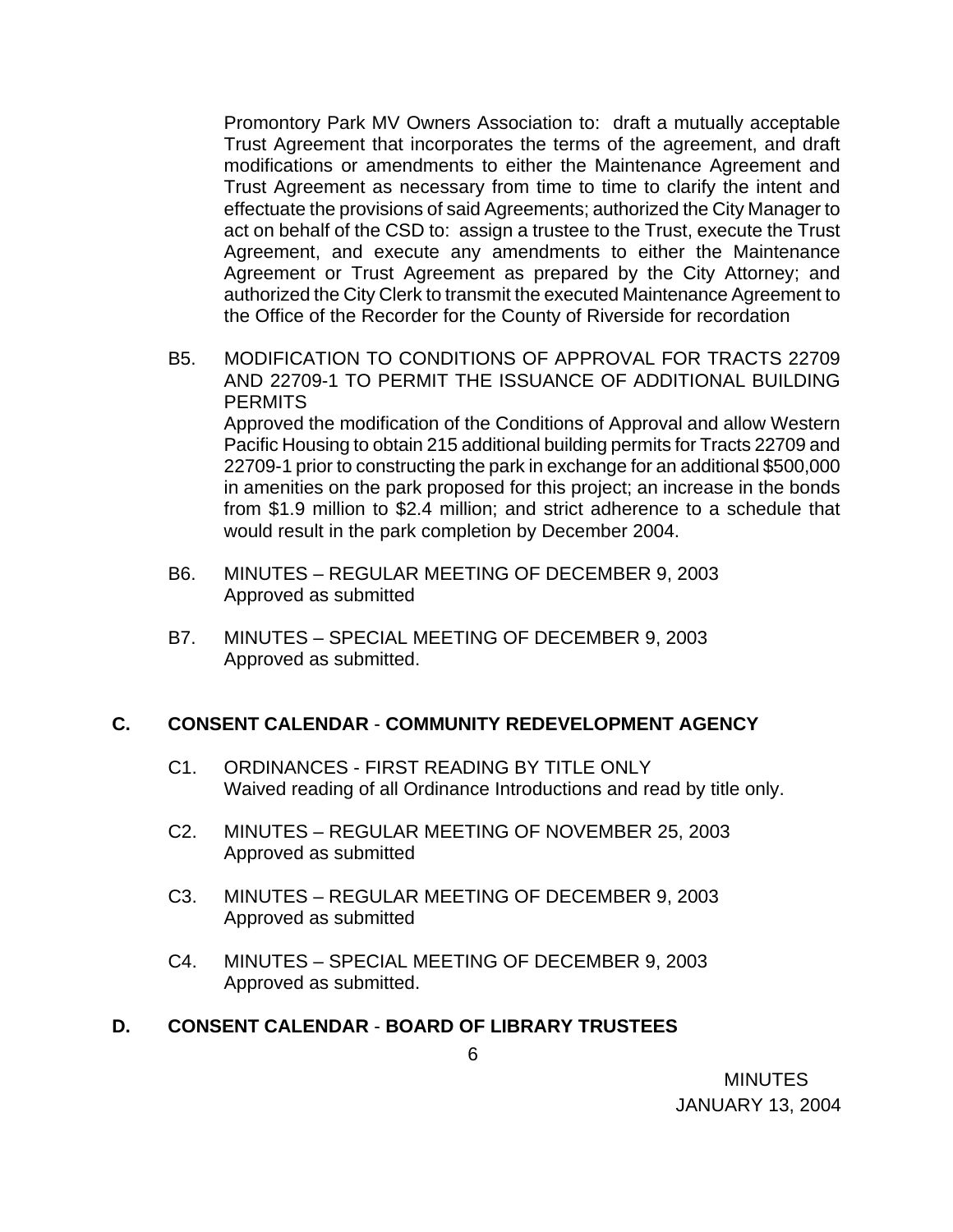- D1. ORDINANCES FIRST READING BY TITLE ONLY Waived reading of all Ordinance Introductions and read by title only.
- D2. RESOLUTIONS REGARDING UPDATED PROJECT BUDGET, LOCAL FUNDING COMMITMENT, SUPPLEMENTAL FUNDS, AND PUBLIC LIBRARY OPERATION FOR PROPOSED LIBRARY EXPANSION PROJECT Adopted Resolution No. BLT 2004-01, endorsing the City Council's certification of the updated project budget, local funding commitment, supplemental funds, and public library operation for proposed Library Expansion Project.

Resolution No. BLT 2004-01

 A Resolution of the Board of Library Trustees of the City of Moreno Valley, Endorsing the City Council's Certification of the Updated Project Budget, Local Funding Commitment, Supplemental Funds and Public Library Operation for Proposed Library Expansion Project

 D3. MINUTES – REGULAR MEETING OF DECEMBER 9, 2003 Approved as submitted.

### **E. PUBLIC HEARINGS**

### **AGENDA ORDER**

E3. REVIEW AND APPROVAL OF THE CITY'S ADOPTION OF THE MULTI-HABITAT CONSERVATION PLAN (MSHCP) (REPORT) ADOPTION OF MITIGATION FEE PERTAINING TO MSHCP (PUBLIC HEARING)

Mayor West opened the public testimony portion of the public hearing. Public testimony was received from Frans Bigelow.

Richard Lashbrook, Director of the Transportation Land Management Agency made a presentation on the item.

Supervisor Marion Ashley spoke on the item.

Council Member Flickinger made a motion, seconded by Council Member White to adopt Resolution No. 2004-06. Motion carried 4-0-1, Council Member Batey absent. Roll call vote.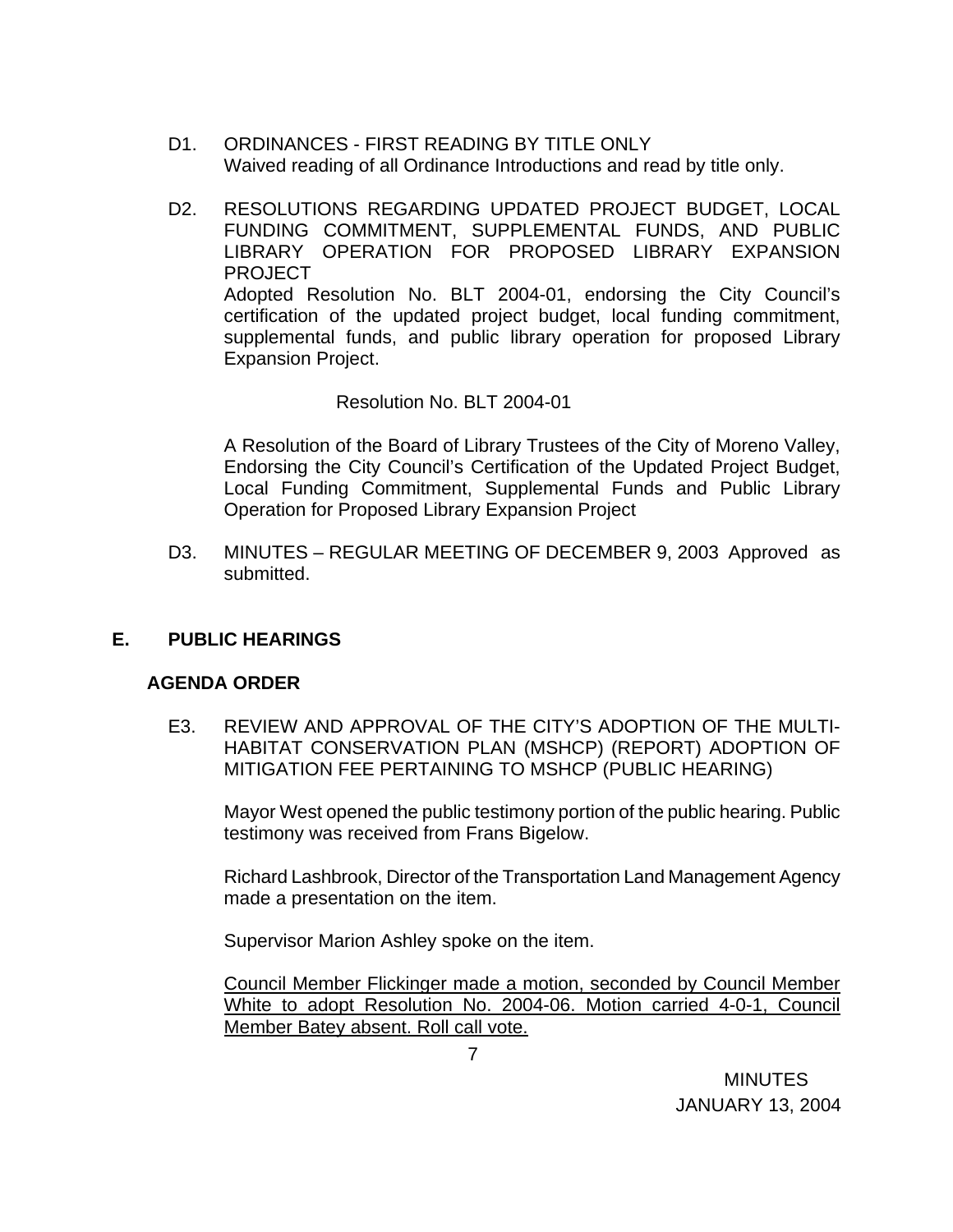### Resolution No. 2004-06

A Resolution of the City Council of the City of Moreno Valley, California Making Responsible Agency Findings Pursuant to the California Environmental Quality Act for the Multiple Species Habitat Conservation Plan/Natural Community Conservation Plan and Approving the Western Riverside County Multiple Species Habitat Conservation Plan/Natural Community Conservation Plan, and Implementing Agreement, Adopting Environmental Findings Pursuant to the California Environmental Quality Act, and Adopting a Statement of Overriding Considerations

Council Member Flickinger made a motion, seconded by Council Member White to adopt Resolution No. 2004-07. Motion carried 4-0-1, Council Member Batey absent. Roll call vote.

Resolution No. 2004-07

A Resolution of the City Council of the City of Moreno Valley to Establish Procedures and Requirements for Implementation of the Western Riverside County Multiple Species Habitat Conservation Plan

Council Member Flickinger made a motion, seconded by Council Member White to approve the Joint Exercise of Powers Agreement creating the Western Riverside County Regional Conservation Authority. Motion carried 4-0-1, Council Member Batey absent. Roll call vote.

Council Member Flickinger made a motion, seconded by Council Member White to introduce Ordinance No.654. Motion carried 4-0-1, Council Member Batey absent. Roll call vote.

Ordinance No. 654

An Ordinance of the City Council of the City of Moreno Valley Amending Title 3 of the City of Moreno Valley Municipal Code, by Adding a New Chapter 3.48, Establishing a Local Development Mitigation Fee for Funding the Preservation of Natural Ecosystems in Accordance With the Western Riverside County Multiple Species Habitat Conservation Plan

Council Member Flickinger made a motion, seconded by Council Member White to authorize the Mayor to execute 25 signed copies of the Agreement; and direct the City Clerk to forward said executed copies to the Western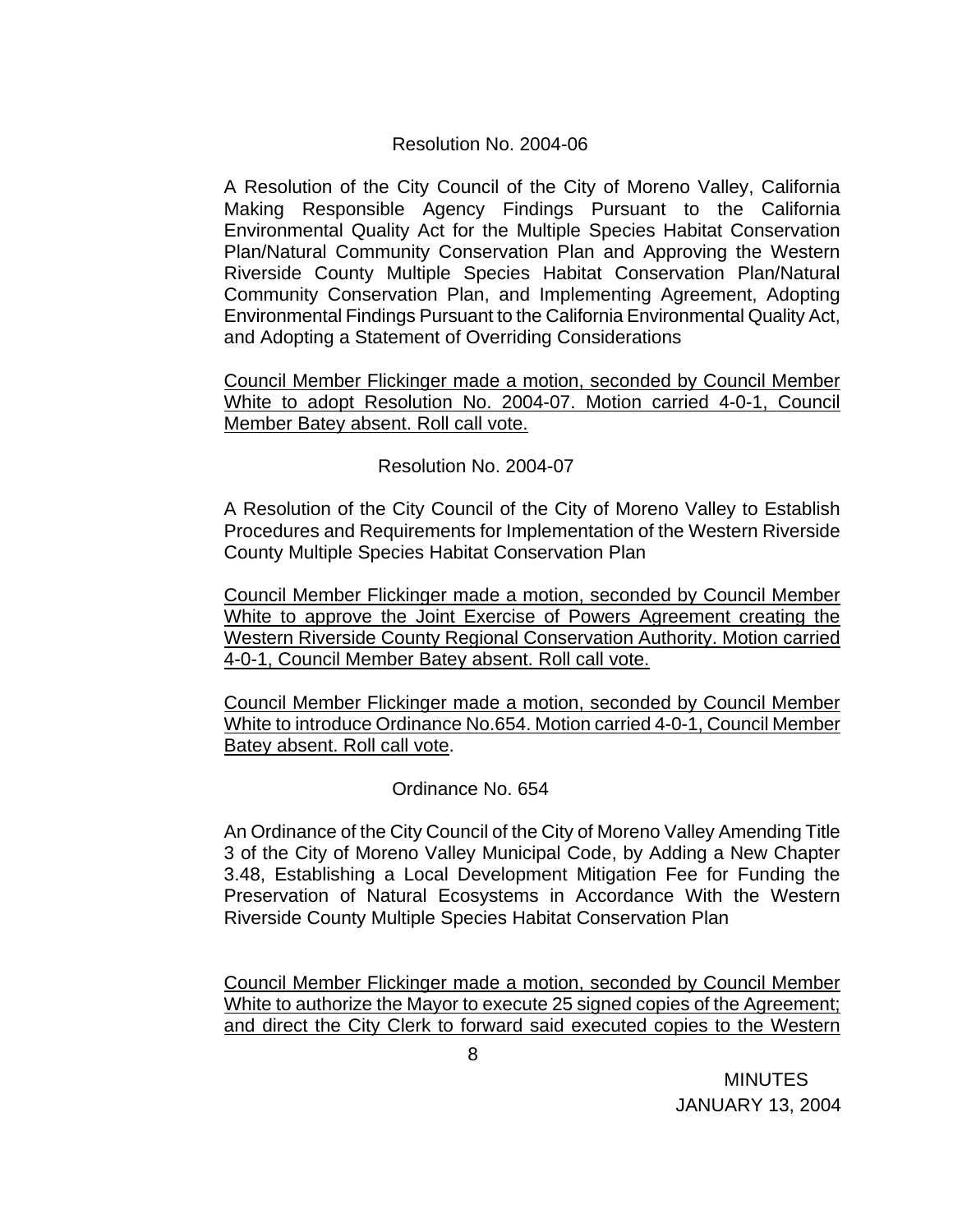Riverside Council of Governments. Motion carried 4-0-1, Council Member Batey absent. Roll call vote.

E1. PUBLIC HEARING REGARDING MAIL BALLOT PROCEEDING FOR TENTATIVE TRACT 31438 (AND ALL AFFECTED PHASES) FOR APPROVAL OF THE NATIONAL POLLUTANT DISCHARGE ELIMINATION SYSTEM (NPDES) REGULATORY RATE SCHEDULE – NORTH SIDE OF LAWLESS ROAD AND EAST TO PIGEON PASS ROAD

Mayor West opened the public testimony portion of the public hearing; there being none, public testimony was closed.

Council Member White made a motion, seconded by Council Member Flickinger directing the City Clerk to tabulate the ballots. Motion carried 4-0-1, Council Member Batey absent. Roll call vote.

The City Clerk announced the results as follows:

Tract 31438 – "Yes"

Council Member White made a motion, seconded by Mayor Pro tem Stewart to verify and accept the results of the mail ballot proceeding as identified on the Official Tally Sheet and Assessor Parcel Number (APN) listing. Motion carried 4-0-1, Council Member Batey absent. Roll call vote.

Council Member White made a motion, seconded by Mayor Pro Tem Stewart to receive and file with the City Clerk's Office the accepted Official Tally Sheet and APN listing and authorize and impose the applicable NPDES annual regulatory rate. Motion carried 4-0-1, Council Member Batey absent. Roll call vote.

E2. CDBG AND HOME PROGRAM OBJECTIVES AND POLICIES FOR PROGRAM YEAR 2004/05

Mayor West opened the public testimony portion of the public hearing; there being none, public testimony was closed.

Council Member White made a motion, seconded by Council Member Flickinger to approve CDBG & HOME Program Objectives and Policies for the 2004-2005 Program Year, as amended, with changes to the staff report to reflect the following changes to the fiscal impact portion of the staff report: FY 2004-05 CDBG: \$2,082,000 and HOME \$693,000. Motion carried 4-0-1, Council Member Batey absent. Roll call vote.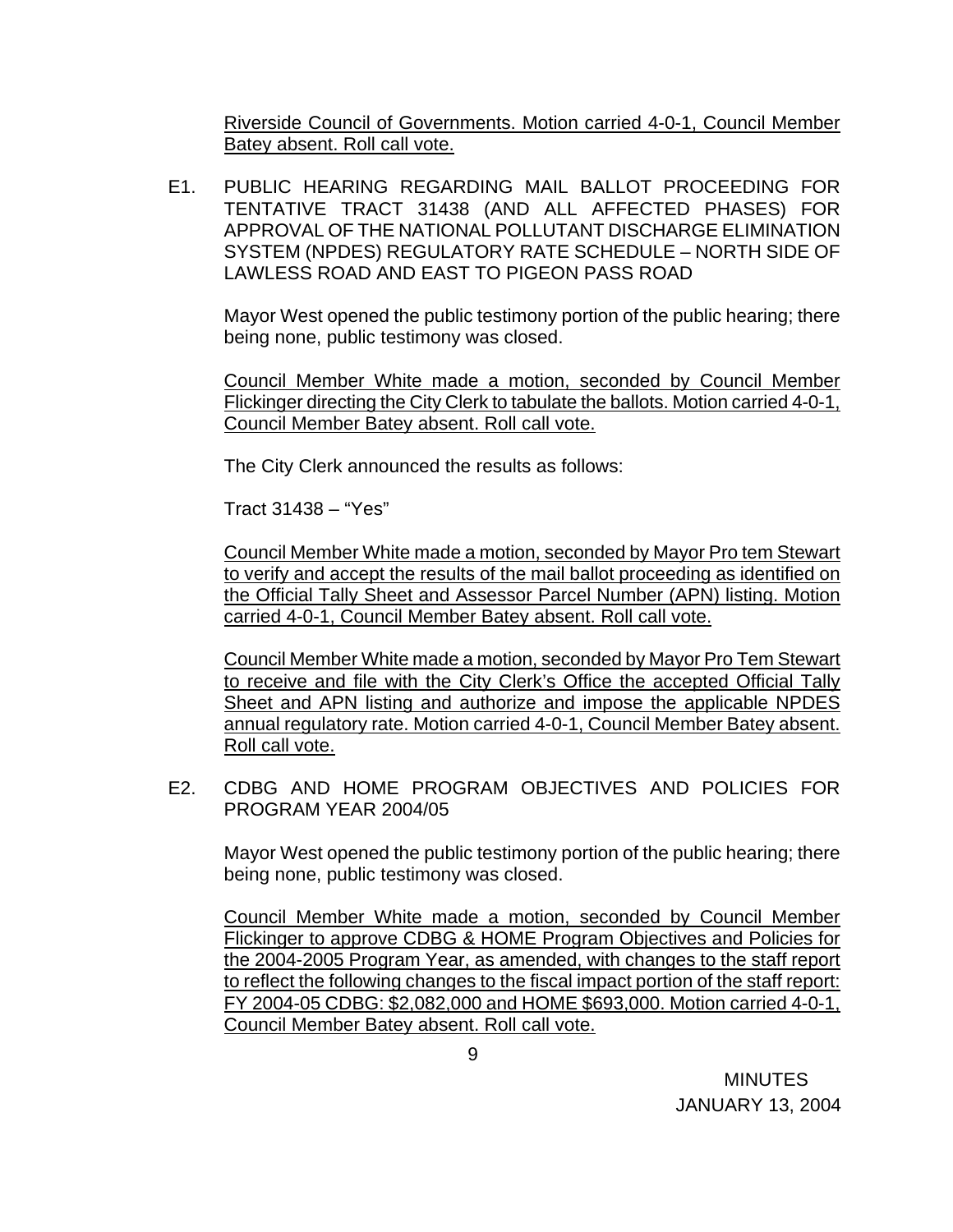## **F. ITEMS REMOVED FROM CONSENT CALENDARS FOR DISCUSSION OR SEPARATE ACTION - NONE**

## **G. REPORTS**

- G1. PUBLIC MEETING REGARDING MAIL BALLOT PROCEEDINGS FOR:
	- TENTATIVE TRACT 29732 (AND ALL AFFECTED PHASES) FOR: 1) INCLUSION INTO COMMUNITY SERVICES DISTRICT (CSD) ZONE B (RESIDENTIAL STREET LIGHTING) AND APPROVAL OF THE ANNUAL CHARGE AND 2) APPROVAL OF THE NATIONAL POLLUTANT DISCHARGE ELIMINATION SYSTEM (NPDES) REGULATORY RATE SCHEDULE;
	- TENTATIVE TRACTS 30316 AND 30318 (AND ALL AFFECTED PHASES) FOR APPROVAL OF THE NPDES REGULATORY RATE SCHEDULE; AND
	- TENTATIVE TRACT 30321 (AND ALL AFFECTED PHASES) FOR 1) INCLUSION INTO CSD ZONES B AND E-3A (INTERNAL WALLS/PARKWAY LANDSCAPE MAINTENANCE) AND APPROVAL OF THE ANNUAL CHARGES AND 2) APPROVAL OF THE NPDES REGULATORY RATE SCHEDULE

President West opened the agenda item for public comments; there being none, public comments were closed.

Board Member White made a motion, seconded by President West to receive and file. Motion carried unanimously, Council Member Batey absent.

 G2. RECOMMENDATIONS FOR REDUCTIONS TO ZONE A PARKS AND RECREATION BUDGET AND REPORT ON MANAGEMENT AUDIT OF THE PARKS AND RECREATION DEPARTMENT

President West opened the agenda item for public comments, which were received from Thomas R. Sterrett and Priscilla Banks.

Board Member White made a motion, seconded by Vice President Stewart to accept the citizens' ad hoc budget committee and staff's recommendation regarding budget reductions and to receive and file the management audit of the Parks and Recreation department, with the exception of Teen Night, which will come back to the Council with more options at a future date, and the headline act, which will go on as planned for July 2004 but will be evaluated for July 2005 to consider sponsorship for the act or possibly not being contracted. Motion carried 4-0-1, Council Member Batey absent. Roll call vote.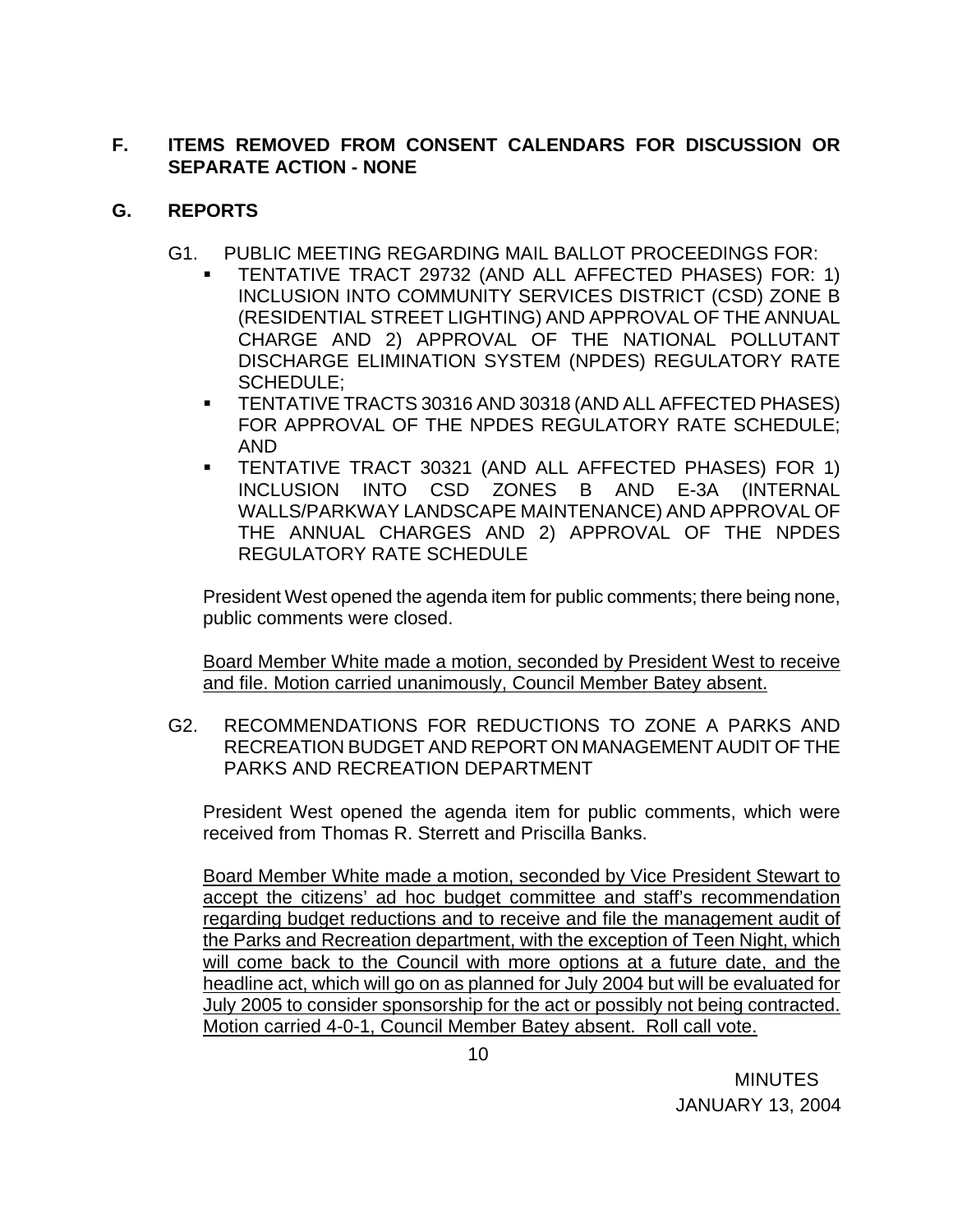G3. REQUEST FOR CO-SPONSORSHIP AND WAIVER OF FEES FOR THE BLACK HISTORY CELEBRATION FESTIVITIES ON SATURDAY, FEBRUARY 14, 2004

 President West opened the agenda item for public comments, which were received from Juanita Barnes, Daryl Terrell, Linda Wright and William Barr.

 Board Member Flickinger made a motion, seconded by Board Member White to take no action to approve the request from the Multicultural Civic Association (MCA) to co-sponsor and waive fees for the Black History Celebration. Motion failed 2-2-1, President West and Vice President Stewart opposing. Council Member Batey absent. Roll call vote.

### **RECESS: RECONVENE**

PUBLIC COMMENTS **ON ANY SUBJECT NOT ON THE AGENDA** UNDER THE JURISDICTION OF THE CITY COUNCIL ARE AS FOLLOWS:

Daryl Terrell – Address matter of record

- 1) Tackling challenges together
- 2) Community reaching out to neighbors

Ray Hosman – Address matter of record

- 1) Commended Council, Parks & Recreation Department and Ad Hoc Committee for their work on Zone A budget
- 2) City-owned property
- 3) Cost of Mayor's reception
- 4) Cuts and proposed spending
- 5) Teen Night and lunches for seniors
- 6) Moreno Valley golf course and Poorman's Reservoir

### Priscilla Banks – Address matter of record

- 1) RDA funds to build recreation center
- 2) Blight on Sunnymead Boulevard

## Pete Bleckert – Address matter of record

- 1) RDA money for community center
- 2) Water problem in Edgemont area
- 3) City's spending
- 4) New utility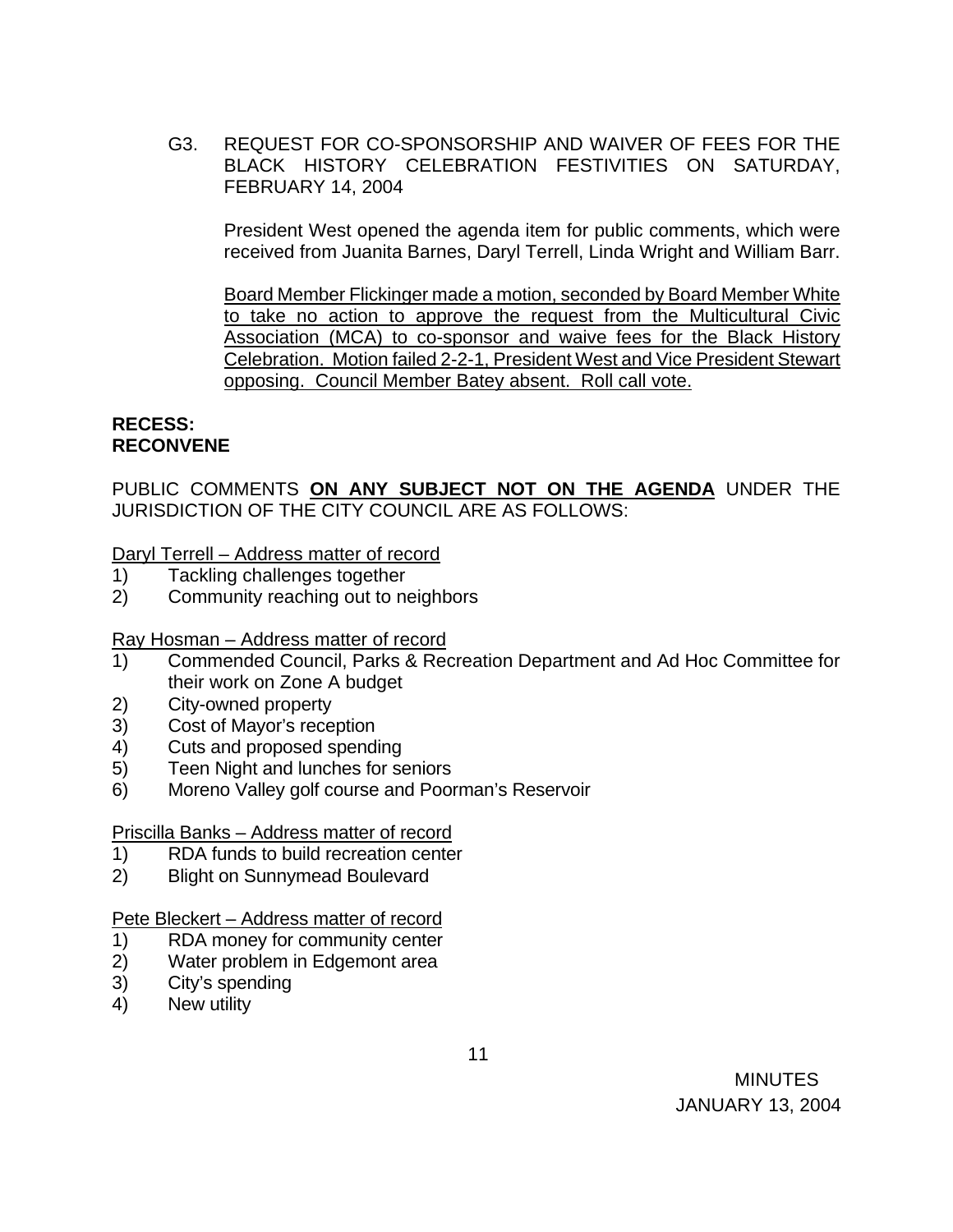## G4. 2004 COUNCIL COMMITTEE PARTICIPATION APPOINTMENTS

Mayor West opened the agenda item for public comments; there being none, public comments were closed.

Mayor Pro tem Stewart made a motion, seconded by Council Member Flickinger to approve appointments to the various committees as recommended in the 2004 Council Committee Participation list submitted by Mayor West. Motion carried 4-0-1, Council Member Batey absent. Roll call vote.

G5. INTRODUCTION OF ORDINANCE NO. 635 REPEALING AND REENACTING CHAPTER 11.40 OF TITLE 11 OF THE CITY OF MORENO VALLEY MUNICIPAL CODE, RELATING TO THE USE OF PARKS AND RECREATION FACILITIES; AND INTRODUCTION OF CSD ORDINANCE NO. 42 APPROVING THE USE OF PARKS AND RECREATION FACILITIES AND RESCINDING CERTAIN PRIOR ENACTMENTS (CONTINUED FROM DECEMBER 9, 2003)

Mayor West opened the agenda item for public comments; there being none, public comments were closed.

 Mayor Pro tem Stewart made a motion, seconded by Council Member Flickinger to introduce Ordinance No. 635, repealing and reenacting Chapter 11.40 of Title 11 of the City of Moreno Valley Municipal Code relating to the use of parks and recreation facilities. Motion carried 4-0-1, Council Member Batey absent. Roll call vote.

Ordinance No. 635

An Ordinance of the City Council of the City of Moreno Valley, California, Repealing and Reenacting Chapter 11.40 of Title 11 of the City of Moreno Valley Municipal Code Relating to the Use of Parks and Recreation Facilities

 Vice President Stewart made a motion, seconded by Board Member Flickinger to introduce CSD Ordinance No. 42, as amended, relating to the use of parks and recreation facilities and rescinding certain prior enactments. Motion carried 4-0-1, Board Member Batey absent. Roll call vote.

Ordinance No. CSD 42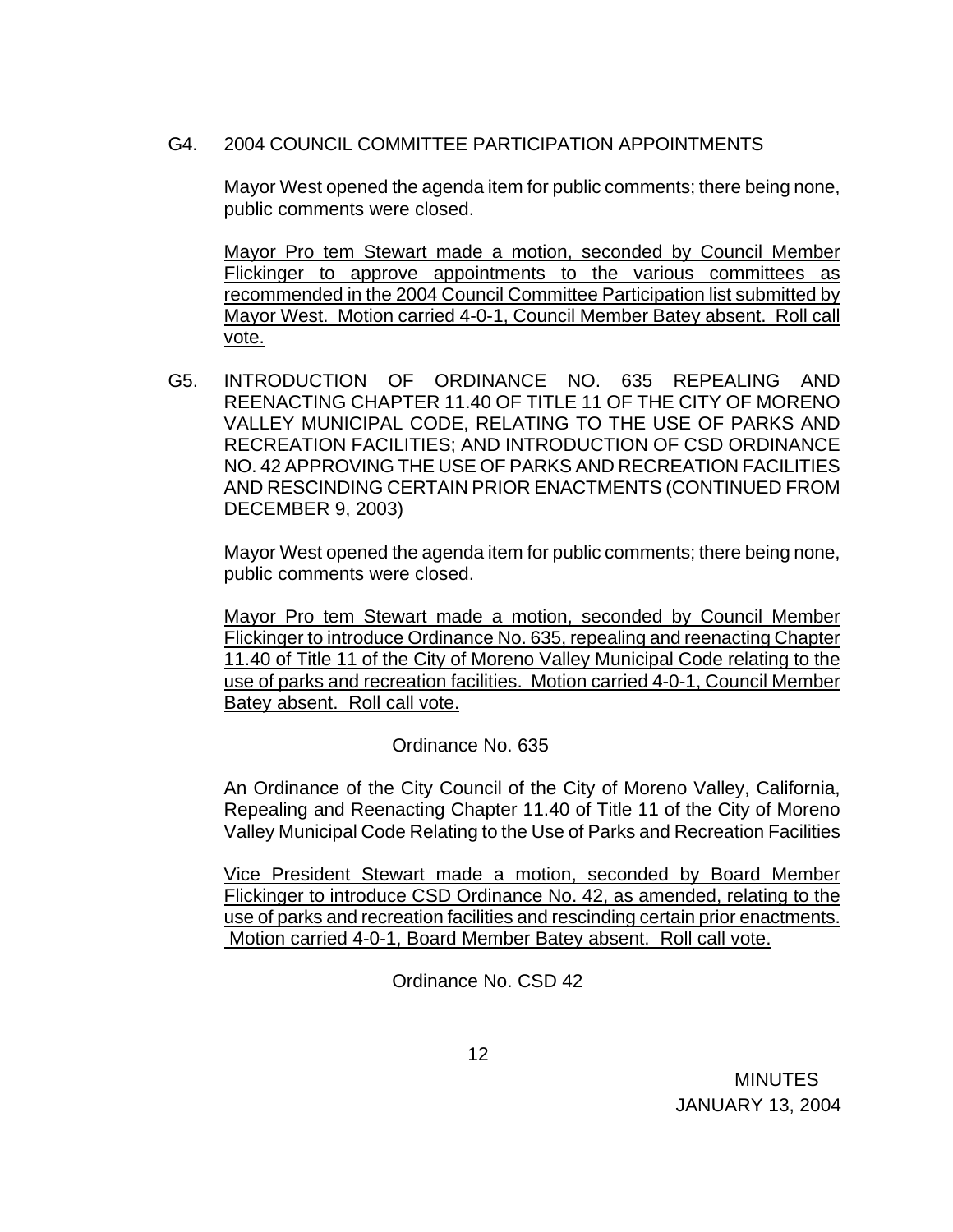An Ordinance of the Moreno Valley Community Services District of the City of Moreno Valley, California, Approving the Use of Parks and Recreation Facilities and Rescinding Certain Prior Enactments

G6. ORDINANCE TO EMPOWER THE PUBLIC WORKS DIRECTOR/CITY ENGINEER TO ADOPT, ENFORCE AND AMEND MORENO VALLEY UTILITIES' UNDERGROUND ELECTRICAL SERVICE REQUIREMENTS, RESIDENTIAL DISTRIBUTION PROCEDURES, UNDERGROUND CONSTRUCTION STANDARDS, AND SAFETY AND HEALTH PROCEDURES

Mayor West opened the agenda item for public comments; there being none, public comments were closed.

Mayor Pro tem Stewart made a motion, seconded by Council Member White to introduce Ordinance No. 653, that empowers the Public Works Director/City Engineer to adopt, enforce and amend Moreno Valley Utilities' Underground Electrical Service Requirements, Residential Distribution Design Procedures, Underground Construction Standards, and Safety and Health Procedures. The manuals are on file in the Public Works Department, Enterprise Services Administration Division. Motion carried 4-0-1, Council Member Batey absent. Roll call vote.

### Ordinance No. 653

 An Ordinance of the City Council of the City of Moreno Valley, California, that Empowers the Public Works Director/City Engineer to Adopt, Enforce and Amend Moreno Valley Utilities' Underground Electrical Service Requirements, Residential Distribution Design Procedures, Underground Construction Standards, and Safety and Health Procedures

G7. RESOLUTION PROVIDING FOR THE ESTABLISHMENT OF ELECTRICAL RATES FOR MORENO VALLEY UTILITIES

 Mayor West opened the agenda items for public comments, which were received from Pete Bleckert.

 Council Member Flickinger made a motion, seconded by Council Member White to approve Resolution No. 2004-05 establishing the Electric Rates for Moreno Valley Utilities. Motion carried 4-0-1, Council Member Batey absent. Roll call vote.

Resolution No. 2004-05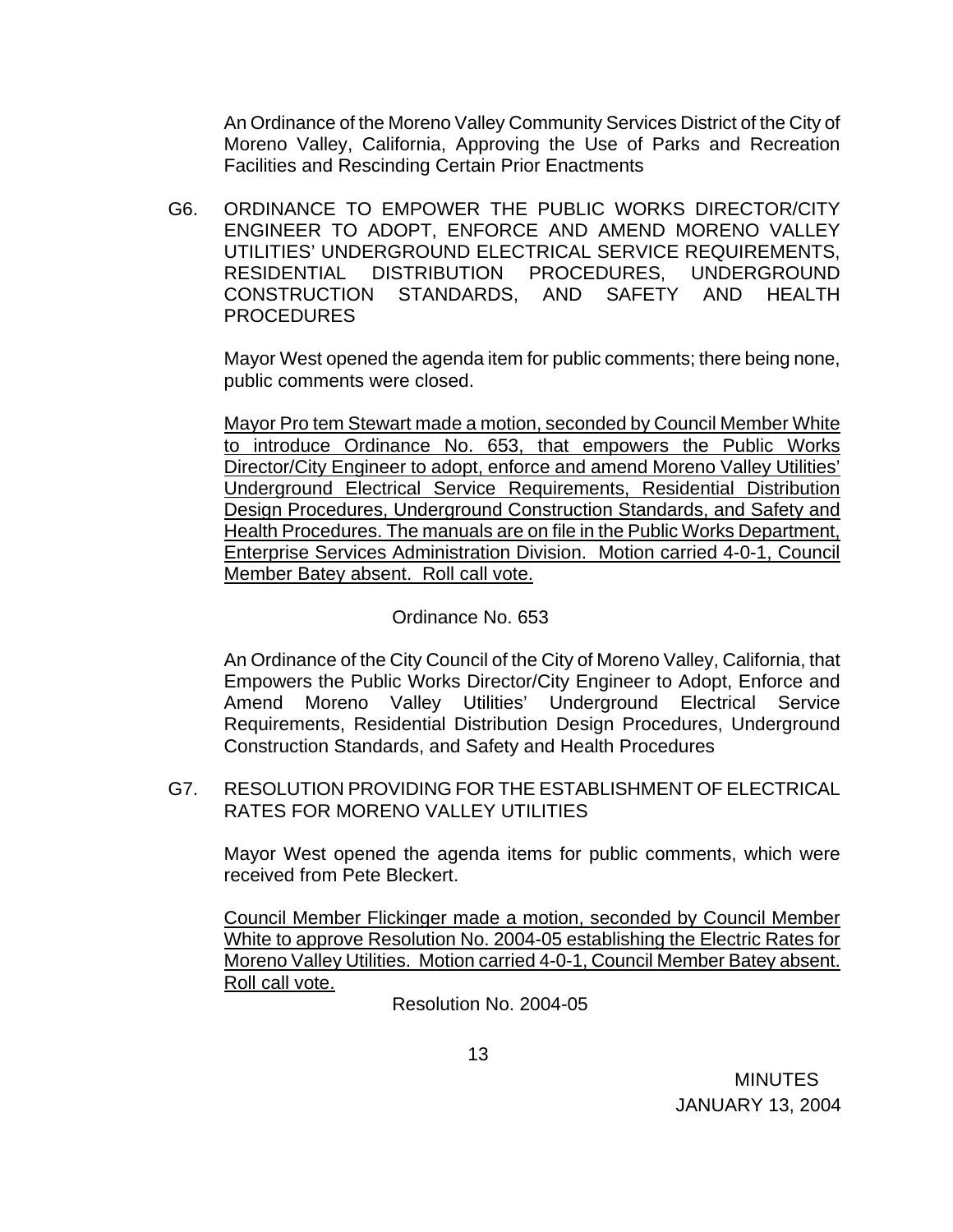A Resolution of the City Council of the City of Moreno Valley, California, Establishing the Electric Rates for Moreno Valley Utilities

 G8. BRIEFING ON GOVERNOR'S PROPOSED BUDGET AND ITS EFFECT ON LOCAL REVENUES

 Mayor West opened the agenda item for public comments, which were received from Pete Bleckert, Ray Hosman, and Daryl Terrell

No Council action required.

G9. LEGISLATIVE UPDATE

 Mayor West opened the agenda item for public comments; there being none, public comments were closed.

No Council action required.

- G10. CITY MANAGER'S REPORT (Informational Oral Presentation not for Council action) – None given
- H. LEGISLATIVE ACTIONS

ORDINANCES - 1ST READING AND INTRODUCTION

H1. **REINTRODUCTION** OF ORDINANCE NO. 646, AN ORDINANCE OF THE CITY COUNCIL OF THE CITY OF MORENO VALLEY, CALIFORNIA, APPROVING PA03-0049, A ZONE CHANGE FOR ASSESSOR'S PARCEL NUMBERS 477-220-048 AND 049 FROM OFFICE TO R5 FOR 17.58-NET ACRES LOCATED AT THE NORTHEAST CORNER OF ALESSANDRO BOULEVARD AND MORRISON STREET

 Mayor West opened the agenda item for public comments; there being none, public comments were closed.

 Mayor Pro tem Stewart made a motion, seconded by Council Member Flickinger to reintroduce Ordinance No. 646, approving PA03-0049, a zone change for Assessor's Parcel Numbers 477-220-048 and 049 from Office to R5 for 17.58-net acres located at the northeast corner of Alessandro Boulevard and Morrison Street. Motion carried 4-0-1, Council Member Batey absent. Roll call vote.

Ordinance No. 646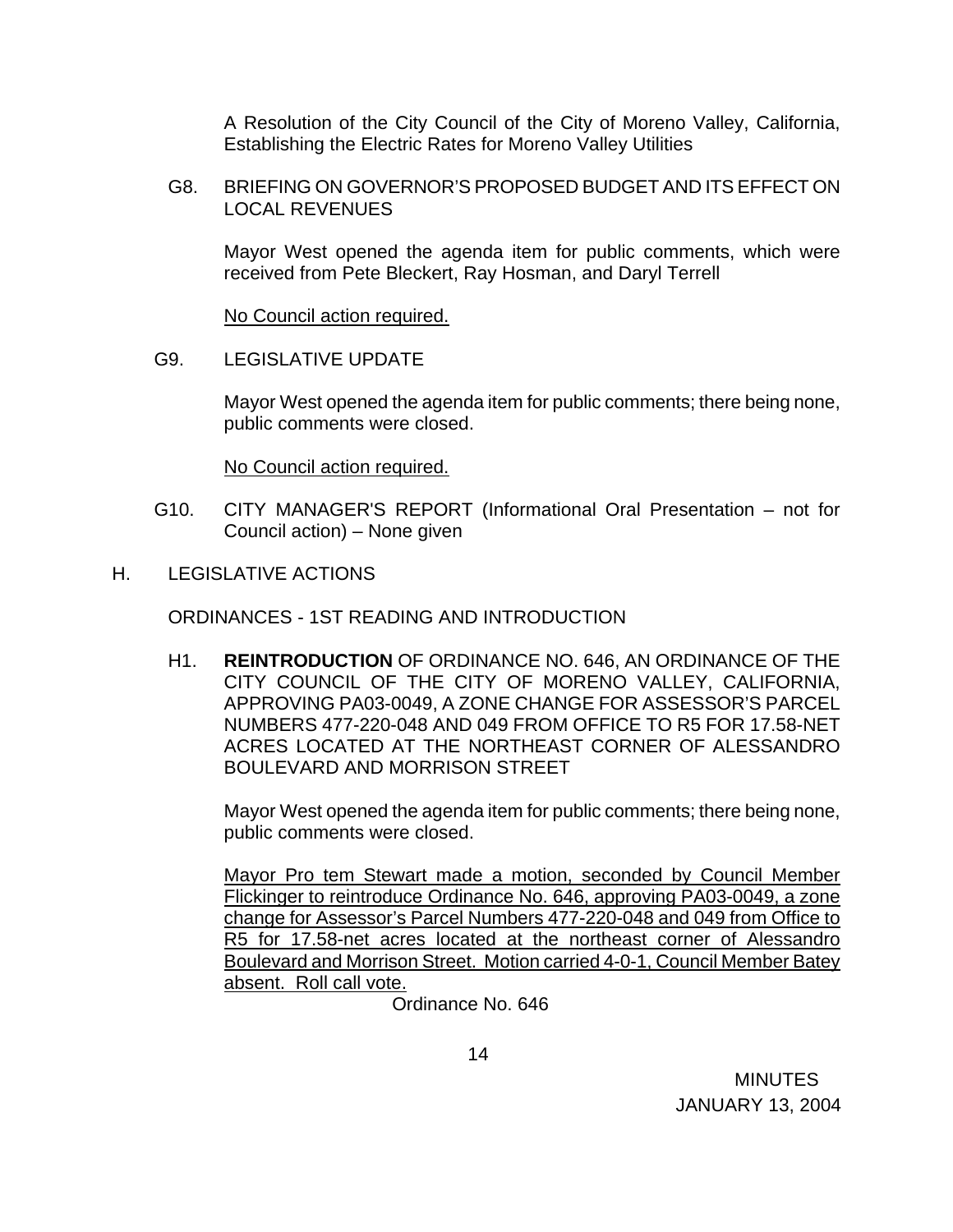An Ordinance of the City Council of the City of Moreno Valley, California, Approving PA03-0049, A Zone Change for Assessor's Parcel Numbers 477- 220-048 and 049 from Office to R5 for 17.58-Net Acres Located at the Northeast Corner of Alessandro Boulevard and Morrison Street

H2. **REINTRODUCTION** OF ORDINANCE NO. 647, AN ORDINANCE OF THE CITY COUNCIL OF THE CITY OF MORENO VALLEY, CALIFORNIA, REPEALING ORDINANCE NO. 263, SPECIFIC PLAN 215 (SP215) FOR 80.04 ACRES LOCATED ON THE SOUTHWEST CORNER OF CACTUS AVENUE AND OLIVER STREET

 Mayor West opened the agenda item for public comments; there being none, public comments were closed.

 Mayor Pro tem Stewart made a motion, seconded by Council Member Flickinger to reintroduce Ordinance No. 647, as revised, repealing Ordinance No. 263, Specific Plan 215 (SP215) for 80.04 acres located on the southwest corner of Cactus Avenue and Oliver Street. Motion carried 4-0-1, Council Member Batey absent. Roll call vote.

Ordinance No. 647

 An Ordinance of the City Council of the City of Moreno Valley, California, Repealing Ordinance No. 263, Specific Plan 215 (SP215) for 80.04 Acres Located on the Southwest Corner of Cactus Avenue and Oliver Street

H3. **REINTRODUCTION** OF ORDINANCE NO. 648, AN ORDINANCE OF THE CITY COUNCIL OF THE CITY OF MORENO VALLEY, CALIFORNIA, APPROVING A ZONE CHANGE (PA03-0090), FROM SP215 ZONING TO RESIDENTIAL 5 FOR 80.04 ACRES LOCATED ON THE SOUTHWEST CORNER OF CACTUS AVENUE AND OLIVER STREET

 Mayor West opened the agenda item for public comments; there being none, public comments were closed.

 Mayor Pro tem Stewart made a motion, seconded by Council Member Flickinger to reintroduce Ordinance No. 648, approving a zone change (PA03-0090), from SP215 Zoning to Residential 5 for 80.04 acres located on the southwest corner of Cactus Avenue and Oliver Street. Motion carried 4- 0-1, Council Member Batey absent. Roll call vote.

Ordinance No. 648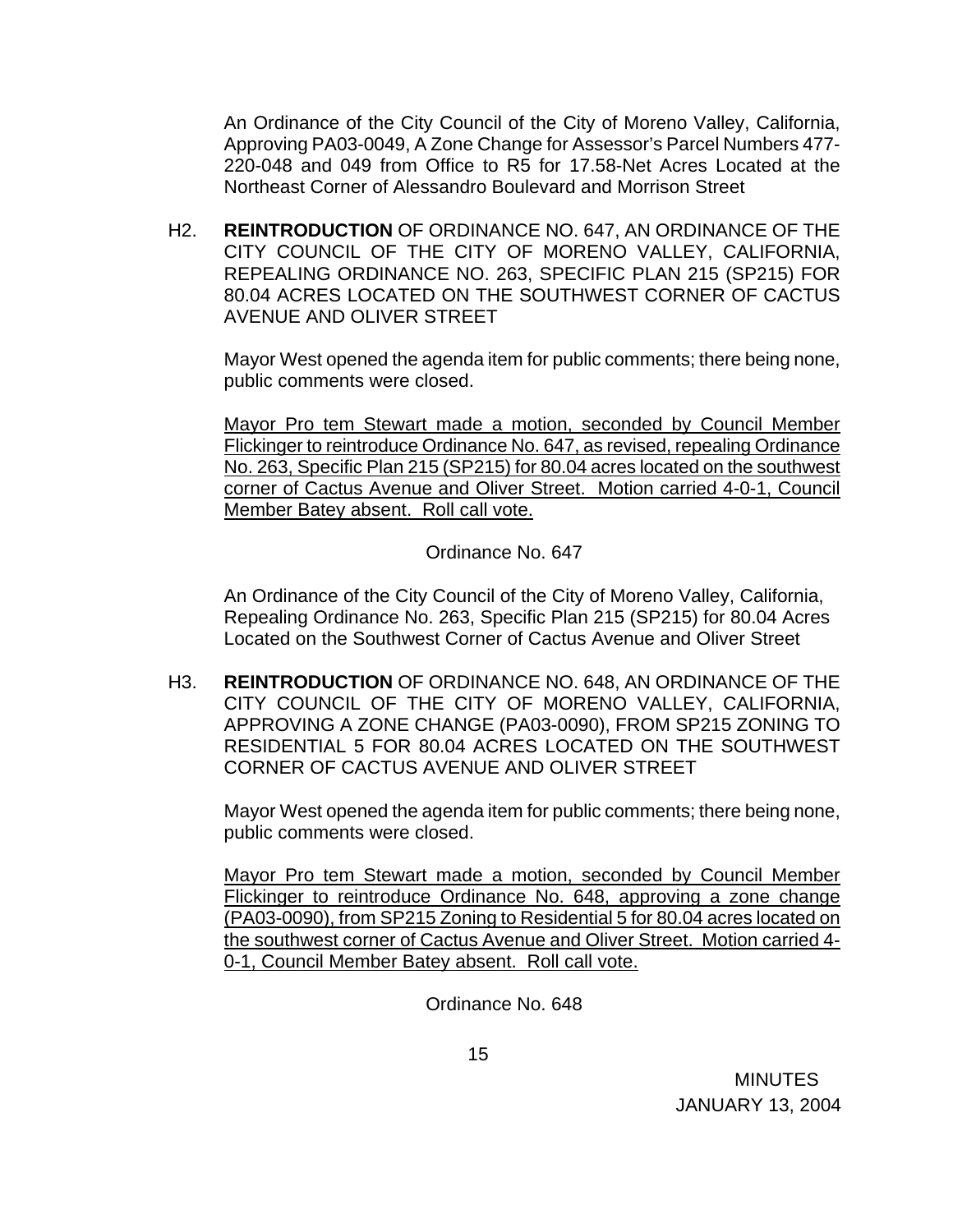An Ordinance of the City Council of the City of Moreno Valley, California, approving a zone change (PA03-0090), from SP215 Zoning to Residential 5 for 80.04 acres located on the southwest corner of Cactus Avenue and Oliver **Street** 

### ORDINANCES - 2ND READING AND ADOPTION

H4. ORDINANCE NO. 649, AN ORDINANCE OF THE CITY COUNCIL OF THE CITY OF MORENO VALLEY, CALIFORNIA, APPROVING P03-129, OR AMENDMENT NO. 1 TO CACTUS CORRIDOR SPECIFIC PLAN (SP #214) TO REDUCE THE SIDE YARD SETBACK FOR A SINGLE-FAMILY RESIDENTIAL ZONE, AND TO REVISE THE DESIGN GUIDELINES TO ADDRESS CHANGES IN FENCE/WALL CRITERIA, LANDSCAPE CRITERIA, AND ARCHITECTURAL DESIGNS FOR SINGLE-FAMILY RESIDENCES (RECEIVED FIRST READING AND INTRODUCTION DECEMBER 9, 2003 ON A 5-0 VOTE)

 Council Member Flickinger made a motion, seconded by Mayor West to adopt Ordinance No. 649. Motion carried 4-0-1, Council Member Batey absent. Roll call vote.

## Ordinance No. 649

 An Ordinance of the City Council of the City of Moreno Valley, California, approving P03-129, or Amendment No. 1 to Cactus Corridor Specific Plan (SP #214) to reduce the side yard setback for a single-family residential zone, and to revise the Design Guidelines to address changes in fence/wall criteria, landscape criteria, and architectural designs for single-family residences

H5. ORDINANCE NO. 650, AN ORDINANCE OF THE CITY COUNCIL OF THE CITY OF MORENO VALLEY, CALIFORNIA, THAT PROVIDES FOR THE ESTABLISHMENT AND ADJUSTMENT OF ELECTRICAL RATES AND TARIFFS BY RESOLUTION FOR MORENO VALLEY UTILITIES (RECEIVED FIRST READING AND INTRODUCTION DECEMBER 9, 2003 ON A 5-0 VOTE)

Mayor West made a motion, seconded by Council Member Flickinger to Adopt Ordinance No. 650. Motion carried 4-0-1, Council Member Batey absent. Roll call vote.

Ordinance No. 650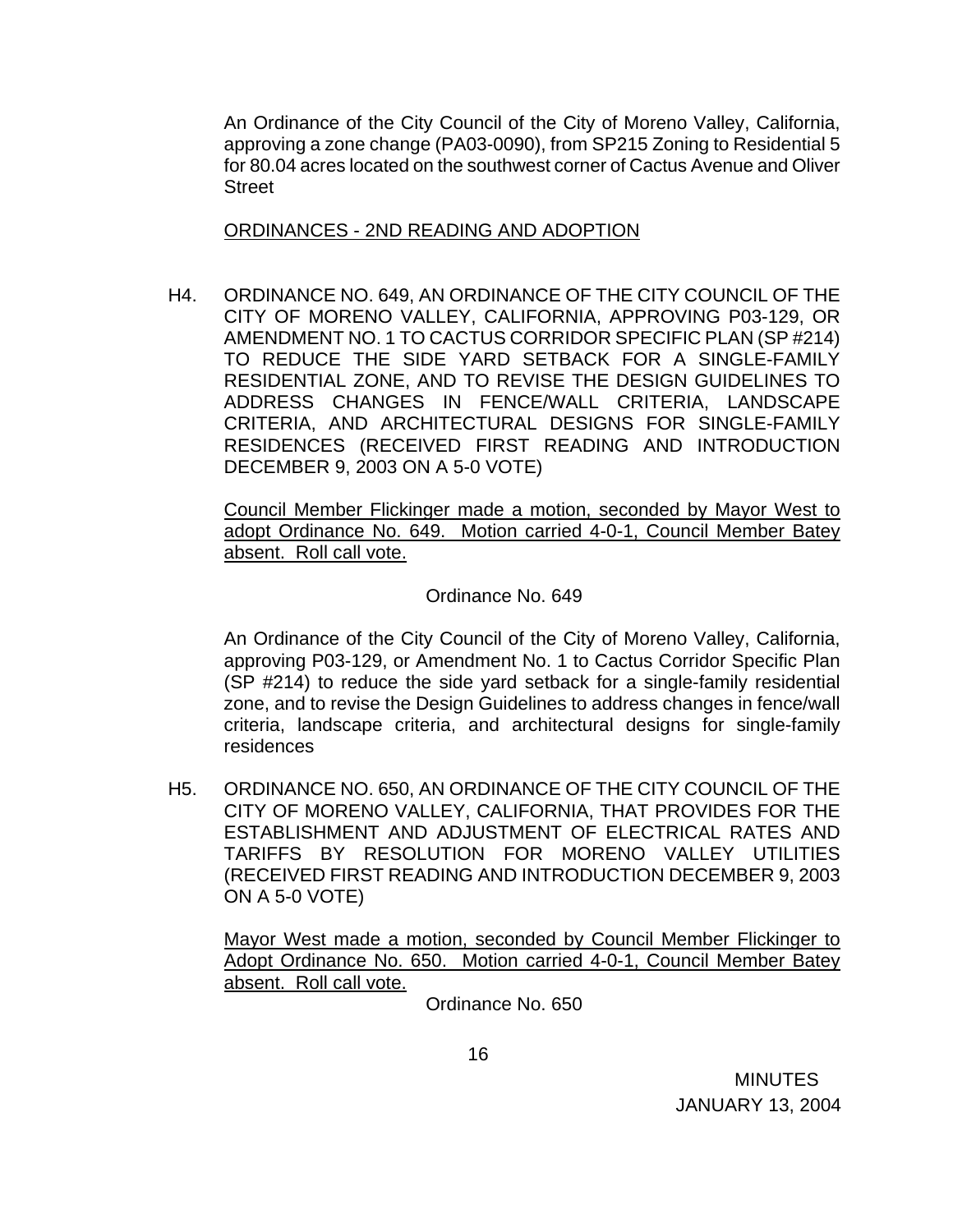An Ordinance of the City Council of the City of Moreno Valley, California, That Provides for the Establishment and Adjustment of Electrical Rates and Tariffs by Resolution for Moreno Valley Utilities

ORDINANCES – URGENCY ORDINANCES - NONE

RESOLUTIONS – NONE

## **CLOSING COMMENTS AND/OR REPORTS OF THE CITY COUNCIL, COMMUNITY SERVICES DISTRICT, OR COMMUNITY REDEVELOPMENT AGENCY**

Council Member Flickinger

- 1) Edgemont Water District is an independent entity and not subject to city rules. Moreno Valley has no responsibility for that entity
- 2) Announced that Moreno Valley had the least number of fatal and injury collisions
- 3) Congratulated the Moreno Valley Police Department, the Riverside Police Department, and the Riverside Sheriff's Department for their efforts in locating a missing 87-year old Alzheimer's patient
- 4) Moreno Valley Community Band members performed for fire victims who were left homeless or who were temporarily in shelters
- 5) Friends of the Library Used Book Sale will be held at the Moreno Valley Library on Saturday, February 7, 2004 from 10:00 a.m. to 3:00 p.m., with prices beginning at 25 cents per book.

Mayor Pro Tem Stewart

- 1) Asked for status of traffic signal at Highway 60 and Day Street
- 2) Announced opening of Wendy's on Day Street sign appears to be too small
- 3) Mall sign is dark Linda Guillis will check on status
- 4) Height of Riverside shopping center Moreno Valley can't control, but joint access signage program in place

Mayor West

1) Length of Council meetings – will work or meet with staff in effort to streamline meetings

Council Member White – No comments

## **CLOSED SESSION - NONE**

# **REPORT OF ACTION FROM CLOSED SESSION BY CITY ATTORNEY, IF ANY - NONE**

 MINUTES JANUARY 13, 2004